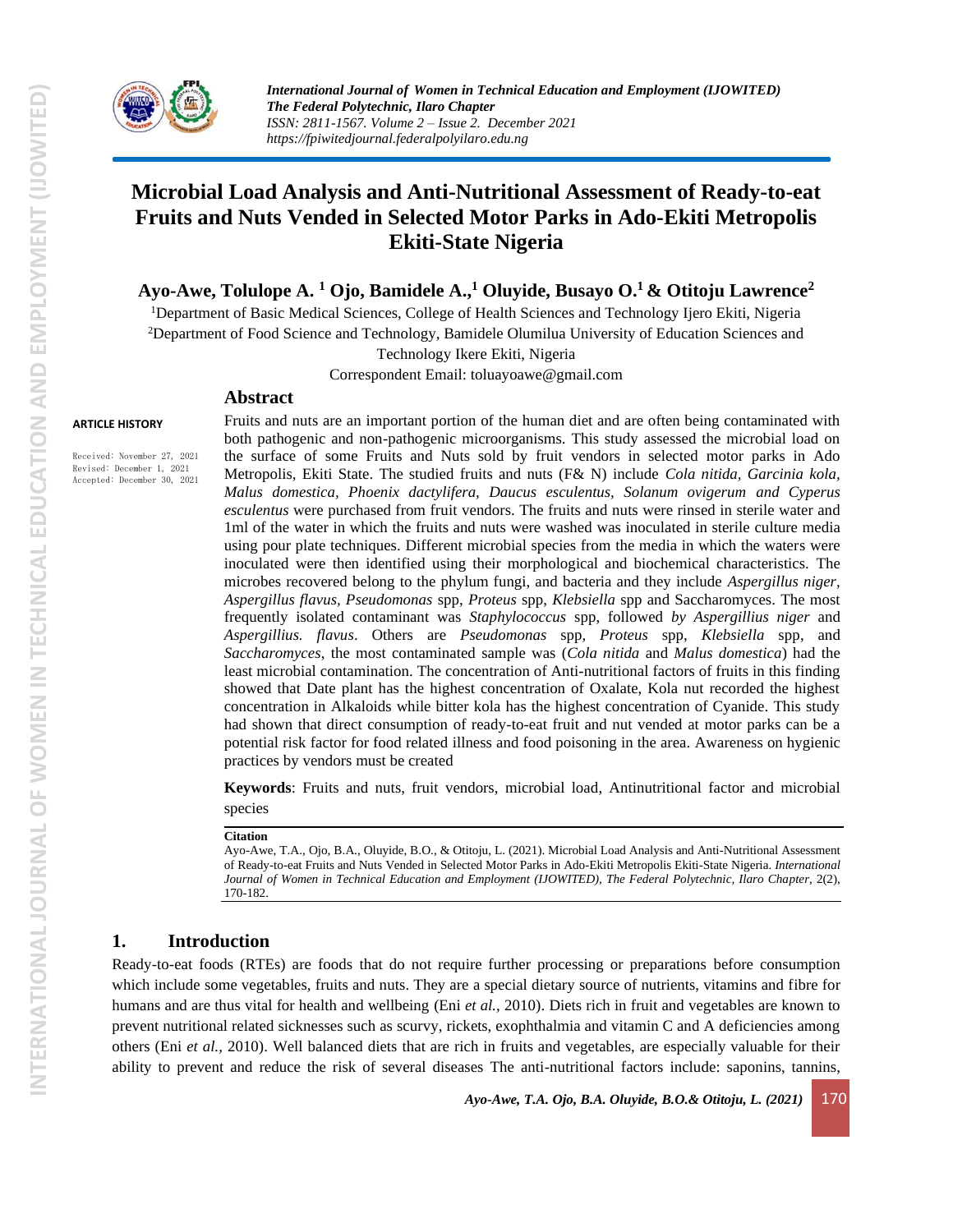

flavonoids, alkaloids, trypsin (protease) inhibitors, oxalates, phytates, hemagglutinins (lectins), cyanogenic glycosides, cardiac glycosides, coumarins and gossypol (Ekpa and Sani, 2017) .

In contrast to having several beneficial effects, Fruits and nuts can act as important reservoirs for different microorganisms (Makinde e*t al.,* 2020). Some of these microorganisms maybe find their way into the consumers during consumption hence, causing food-related infections in the consumers. Some studies have reported Foodborne illnesses which are due to the consumption of ready to eat fruits and nuts. In Nigeria, most fruit and nuts are commonly sold on the street, which are laden with microbes and as such fruit and nuts are readily infested by microbes being carried around in the air or surrounding dust. World Health Organization reported that ready to eat fruit and nut contributes a high percentage to food-borne illness (WHO, 2010). The potential health risk associated with fruit and nuts commonly sold on the street cannot be overemphasized. Oje *et al*. (2010) showed that street vended foods are a potential source of microbial infections owing to poor hygiene and improper handling (Oje *et al.*2018).

Fruits and nuts are naturally colonized by normal florals on their surfaces while many pathogenic strains such as *Salmonella* and *Escherichia coli* O157:H7 found in sprouted seeds and fruit juices (Health & Consumer Protection Directorate-General, 2002) other pathogenic species that have also been isolated from fruit and nuts include some *Bacillus* spp, Coagulase negative *Staphylococci*, *Klebsiella pneumoniae*, *Listeria monocytogenes*, Pseudomonas spp., and *Staphylococcus aureus* (Annan-Prah *et al.,*2011; Fadahunsi & Makinde, 2018), *Aspergillus, Alternaria, Fusarium*, and *Penicillium* (Gdoura-Ben Amor *et al.,* 2018). Recent studies have shown an increase in the rate of recovery of pathogenic microorganisms from fruit and nuts (Oje *et al.,* 2018). The risen concern on the frequent report of food illness associated with fruits and nuts has led to continuous surveillance studies that can help in monitoring the microbial loads on fruits and nuts and hence, helping in preventing them from being a potential vehicle for transporting pathogenic microorganisms into human (Annan-Prah *et al.,*2011). Although there have been many studies on fruit and nuts most of these studies have limited themselves to the profiling of the microorganisms' resistance to antimicrobial agents (Osuntokun & Akele, 2018; Wedajo *et al.*, 2013). None of these studies has focused on understanding the total microbial load on fruit and nuts as well as their antinutritional factors. This study thus seeks to evaluate the microbial loads and antinutritional factors in F & N commonly sold in a selected motor park in Ado Ekiti, Ekiti State Nigeria.

# **2. Material and Methods**

**Collection of Sample:** Kolanut (*Cola nitida*), bitter kola (*Garcinia kola*), apple (*Malus domestica*), date (*Phoenix dactylifera*), carrot (*Daucus esculentus*), white eggplant (*Solanum ovigerum*) and tiger nut (*Cyperus esculentus*) were bought from fruit hawkers in five major motor parks in Ado, Ekiti State, Southwestern part of Nigeria. The motor parks include Ijigbo motor park, Shasha motor park, Oja Oba motor park, Basiri motor park and Ilesha garage in Ado South Local Government,

The control samples were obtained from wholesalers in the case of apple, date and carrot, while others were bought from local farmers and then sterilize with alcohol. These were transported in sterile universal plastic bags to the postgraduate Laboratory at the Federal University of Technology Akure for further processing.

**Media Used/ Preparation:** Nutrient Agar and Potato Dextrose Agar were prepared according to the manufacturer's specification and were sterilized using autoclave at 121°C for 15minutes.

**Microbiological Evaluation:** The fruit samples were rinsed in sterile water and the water in which the samples had been washed was serially diluted up to the factor of 10<sup>-6</sup>. One ml of each rinse water was then carefully pipetted into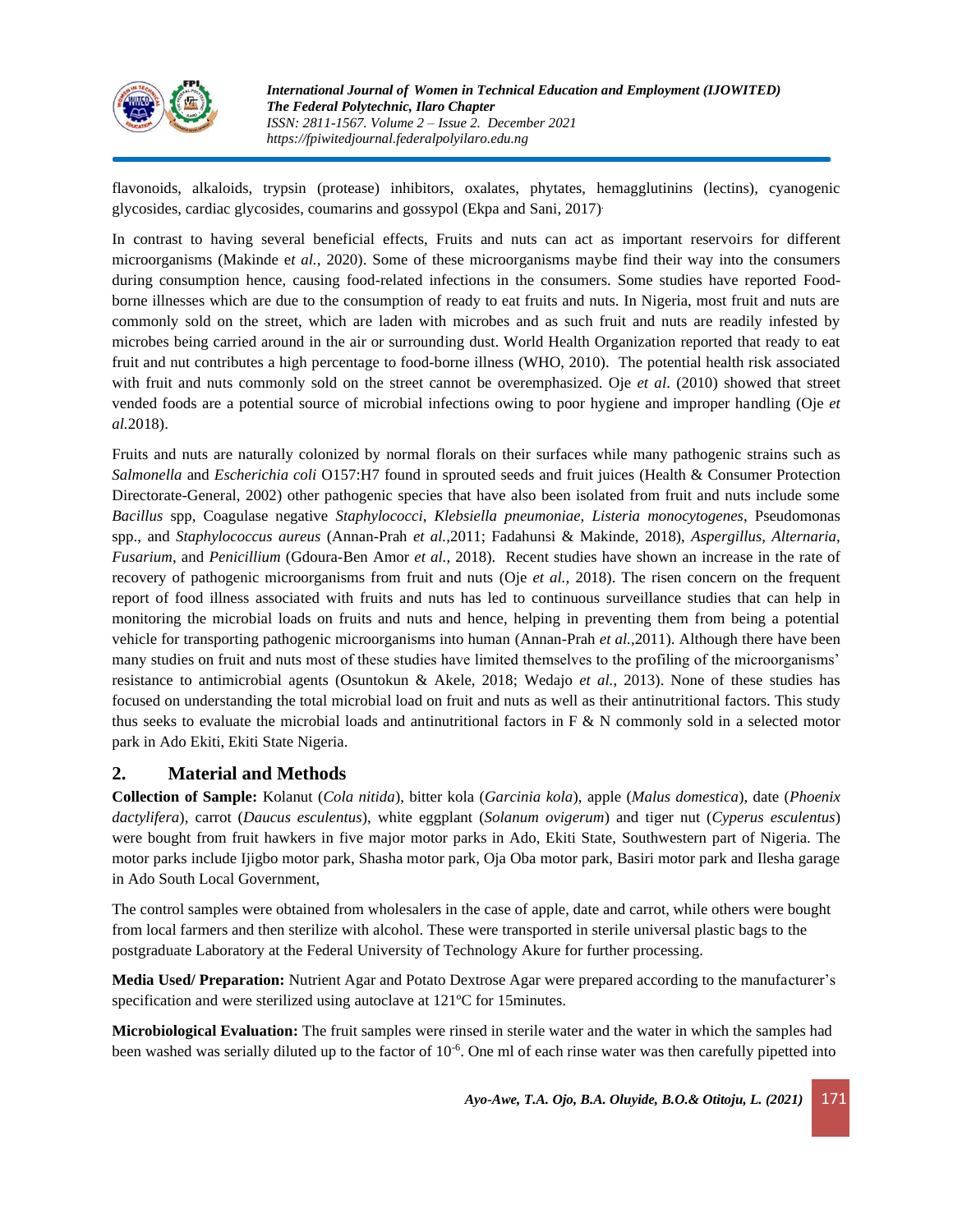

a sterile petri-dish. 15ml of already sterilized Nutrient Agar (NA) and Potato Dextrose Agar (PDA) was poured into the plates respectively. 1ml of 10% Lactic acid was used in PDA as an inhibitor of bacteria growth. The set-up was properly rotated for uniform distribution and allowed to solidify before incubation at 37ºC for 24hours for NA and 72hours for PDA. Morphologically distinct colonies growing on each plate were repeatedly sub-cultured until pure cultures were obtained.

Morphological and Biochemical Characterization of the bacteria was done using; Grain Staining, Citrate Test, Catalase Test, Motility Test, Fermentation of Sugars according to the procedures of Characterization of the isolates were based on Physiological, morphological and biochemical characteristics according to Bergey's Manual of Determinative Bacteriology

### **Determination of Anti-Nutritional Components**

*Tannin*: About 200mg of finely grand sample was weighed into a 500ml sample bottle; 10ml of 10% aqueous acetone was added and properly covered. The bottle was put in a water bath and shaken for two hours at 30ºC. Each solution was then centrifuged and supernatant stored in ice, 0.2ml of each solution was pipetted into test tubes and 0.8ml of distilled water was added. The standard tannic acid solution was prepared from a 5mg/ml stock and the solution was made up to 1ml with distilled water. Folin reagent of 0.5ml was added to both the sample and the standard, followed by 2.5ml of 20%  $\text{Na}_2\text{CO}_3$ . The solutions were then vortexed and incubated for ten minutes at room temperature after which the absorbance was read at 725nm against a reagent blank concentration of the sample from a standard tannic acid curve (Makkar & Godchild, 1996).

*Oxalate:* One gram of each sample was weighed into a 100ml conical flask. 0.75ml H<sub>2</sub>SO<sub>4</sub> was added and the solution mixture was stirred intermittently with a magnetic stirrer for about 1hour and then filtered using Whatman No. 1 filter paper. The filtrate (extract) of 2.5ml was collected and titrated hot (80-90°C) against 0.1ml KMnO<sub>4</sub> solution until a faint pink colour appeared and persisted for at least 30 seconds.

*Phenol:* The Phenol present in the F & N was determined using ferric acid chloride test, the filtered solution extract was treated with three drops of freshly prepared 1% Ferric acid Chloride and Potassium Ferrocyanide. The formation of bluish-green colour indicated the presence of phenolic compounds.

*Cyanide:* About 10g of each sample was weighed into a Kjeldahl flask with 200ml distilled water and allowed to stand for 4hours. The whole volume was transferred into a 500ml round bottom flask on a heating mantle with distillation apparatus connected; 100ml distillate was received into a conical flask containing 10ml of 2.5% NaOH solution and was diluted to 250ml with distilled water. Aliquot of 100ml was set for titration  $0.02M$  AgNO<sub>3</sub> after the addition of 8ml 6M NH4OH and 2.5%, 2ml 5% KI was titrated in the micro burette, the end point is faint but turbid and may easily be observed especially against a black background.

### **3. Result**

The result shows the microbial load on selected Ready-to-eat fruits in Ado-Ekiti Metropolis. The ability of some microorganisms to metabolize a variety of sugar as a carbon source was used as criteria for the characterization of the isolated organisms. Table 1 shows the outcomes of fermentation and other biochemical tests used in the identification of bacteria.

*Bacterial Load on Eggplant:* Staphylococcus was isolated from eggplant fruit from all motor parks studied. The bacterial load ranged between 1.27x10<sup>1</sup> and 1.06x10<sup>2</sup> colony forming units (Table 2). The highest Staphylococcal load was obtained in the control sample with a mean of  $1.06 \times 10^2$ . This was significantly different (P<0.05) from the microbial load obtained from all other motor parks. The least was obtained on eggplant fruits purchased at Shasha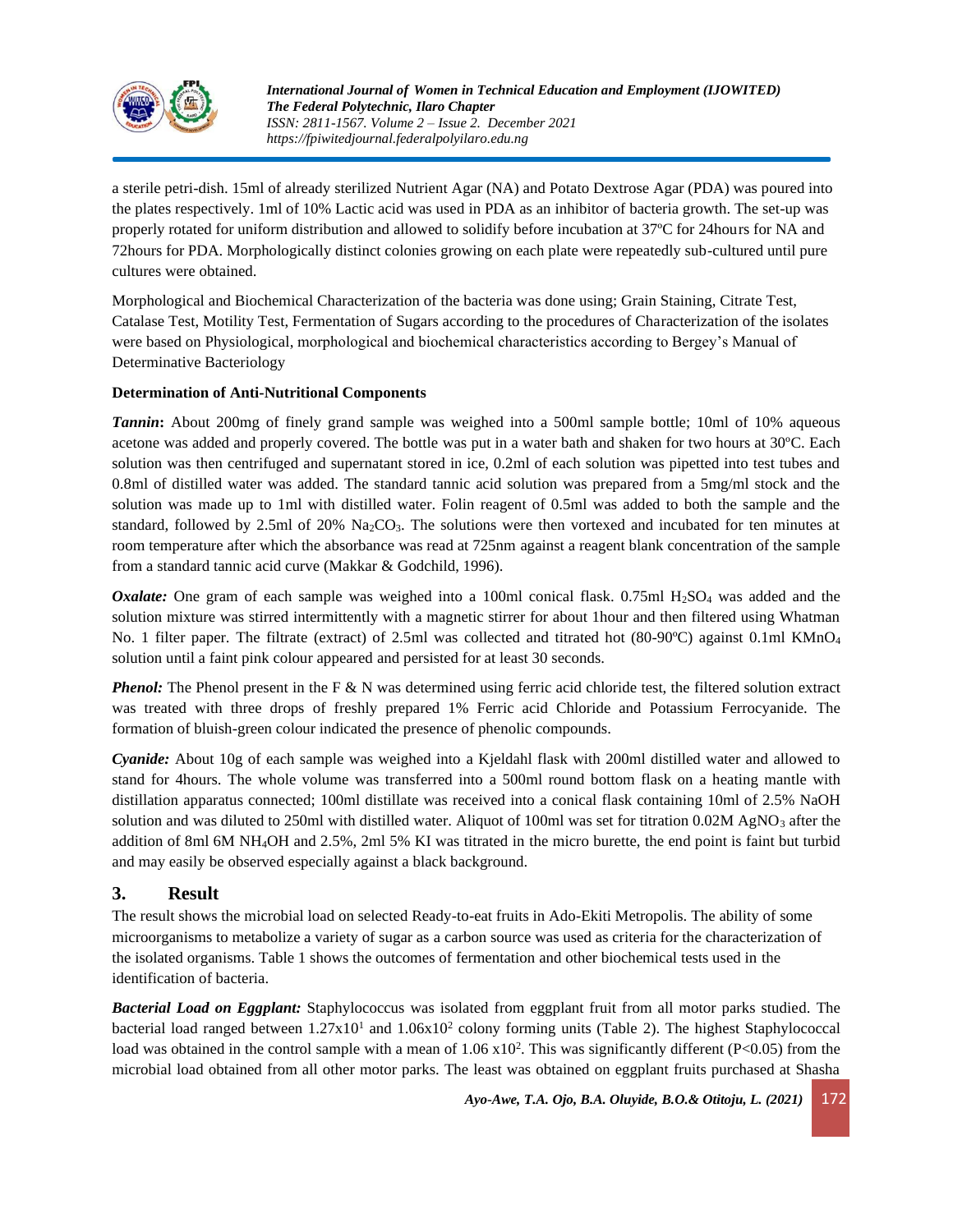

*International Journal of Women in Technical Education and Employment (IJOWITED) The Federal Polytechnic, Ilaro Chapter ISSN: 2811-1567. Volume 2 – Issue 2. December 2021 https://fpiwitedjournal.federalpolyilaro.edu.ng*

motor park, Ado Ekiti in Ekiti State with a mean of 1.27 x10*<sup>1</sup>* (Table 2). This load was significantly high (P<0.05) comared to was what was obtained in Ijigbo and Shasha parks with mean values of  $1.53 \times 10^{1}$  and  $1.27 \times 10^{1}$ respectively. The colony-forming units of Staphylococcus isolated from Ijigbo and Shasha parks are not significantly different (Table 2). Proteus was also isolated from eggplant fruits from Basiri motor park and the control with an average of  $1.966 \times 10^{1}$  and  $3.2 \times 10^{1}$  CFU respectively. Klebsiella was from isolated eggplant from Shasha and Old garage with means of  $1.07 \times 10^{1}$  and  $2.7 \times 10^{1}$  respectively (Table 2). Lactobacillus was isolated from only eggplant collected from Basiri with a mean colony-forming unit of  $21.7 \times 10^{-1}$ .

**Table 1**. Probable Identification of bacterial isolates,

|              |                |                      |                     |                          |                     |                  |               |             |                    |                             |                    |                    |              |          |          | <b>SUSPECTED</b><br><b>ORGANISMS</b> |
|--------------|----------------|----------------------|---------------------|--------------------------|---------------------|------------------|---------------|-------------|--------------------|-----------------------------|--------------------|--------------------|--------------|----------|----------|--------------------------------------|
| Isolates     | <b>Shapes</b>  | <b>Gram Reaction</b> | glucose<br>Gas from | glucose<br>from<br>kcid. | maltose<br>cid from | Gas from maltose | gas<br>actose | actose acid | Citrate test       | sucrose<br><b>Acid</b> from | Acid<br>Galactose  | gas<br>Galactose   | Citrate test | Motility | Catalase |                                      |
| $\mathbf{A}$ | Rod            | $+$                  | $^{+}$              | $+$                      |                     |                  | $^{+}$        | $+$         | $+$                | $+$                         | $^{+}$             | $^{+}$             | $+$          |          | $^{+}$   | Klebsiella spp                       |
| $\bf{B}$     | Cocci          | $+$                  | $^{+}$              | $\mathrm{+}$             | $^{+}$              | $^{+}$           | $^{+}$        | $^{+}$      | $^{+}$             | $^{+}$                      | $^{+}$             | $^{+}$             |              |          | $^{+}$   | Staphylococcus spp                   |
| $\mathbf C$  | Rod            |                      | $^{+}$              | $\hspace{0.1mm} +$       |                     |                  |               |             |                    |                             |                    |                    |              | $^{+}$   |          | Proteus spp                          |
| D            | Long<br>rod    | $+$                  |                     | $^{+}$                   | $^{+}$              | $^{+}$           |               | $^{+}$      | $^{+}$             | $+$                         | $^{+}$             | $^{+}$             | $^{+}$       |          |          | Lactobacillus spp                    |
| E            | Chain<br>cocci | $+$                  | $^{+}$              |                          | $^{+}$              | $^{+}$           |               | $^{+}$      | $\mathrm{+}$       |                             |                    |                    |              |          | $^{+}$   | Streptococcus spp                    |
| $\mathbf F$  | Short<br>rod   | $+$                  |                     |                          |                     | $^{+}$           |               |             |                    | $^{+}$                      | $^{+}$             | $^{+}$             |              | $+$      | $^{+}$   | Bacillus spp                         |
| G            | Rod            |                      |                     | $\! +$                   |                     |                  |               |             |                    |                             |                    |                    | $^{+}$       | $^{+}$   | $^{+}$   | Pseudomonas spp                      |
| $\bf H$      | Rod            |                      |                     | $^{+}$                   |                     |                  |               |             | $\hspace{0.1mm} +$ | $^{+}$                      | $\hspace{0.1mm} +$ | $\hspace{0.1mm} +$ |              | $+$      |          | Serratia spp                         |

Key,  $+$  = positive,  $-$  = negative

### **Table 2: Bacteria load of the Fruit and Nut based on sampling location**

| Bacteria load on eggplant                                                                   |                                |                              |                               |                    |  |  |  |  |
|---------------------------------------------------------------------------------------------|--------------------------------|------------------------------|-------------------------------|--------------------|--|--|--|--|
| Location                                                                                    | <i>Staphylococcus</i> spp      | <i>Proteus</i> spp           | Klebsiella spp                | Lactobacillus spp  |  |  |  |  |
| Control                                                                                     | $106 \pm 10.26$ <sup>d</sup>   | $32.00 \pm 0.00^e$           | $0.00 \pm 0.00^a$             | $0.00 \pm 0.00^a$  |  |  |  |  |
| Basiri                                                                                      | $32.00 \pm 6.43$ <sup>ab</sup> | $19.66 \pm 3.28^b$           | $0.00 \pm 0.00^a$             | $21.66 \pm 4.33^b$ |  |  |  |  |
| Oja Oba                                                                                     | $34.66 \pm 11.25^{ab}$         | $30.00 \pm 3.2$ <sup>c</sup> | $0.00 \pm 0.00^a$             | $0.00 \pm 0.00^a$  |  |  |  |  |
| Ijigbo                                                                                      | $15.33 \pm 2.90^{\mathrm{a}}$  | $0.00 \pm 0.00^a$            | $0.00 \pm 0.00^a$             | $0.00 \pm 0.00^a$  |  |  |  |  |
| Shasha                                                                                      | $12.66 \pm 2.66^{\mathrm{a}}$  | $0.00 \pm 0.00^a$            | $10.66 \pm 2.40^{\circ}$      | $0.00 \pm 0.00^a$  |  |  |  |  |
| Ilesha Park                                                                                 | $18.00 + 4.35$ <sup>a</sup>    | $0.00 \pm 0.00^a$            | $0.00 \pm 0.00^a$             | $0.00 \pm 0.00^a$  |  |  |  |  |
| Old garage                                                                                  | $43.33 \pm 6.11^b$             | $0.00 \pm 0.00^a$            | $26.66 \pm 3.75$ <sup>c</sup> | $0.00 \pm 0.00^a$  |  |  |  |  |
| Bacteria load on apple obtained from motor parks and fruits vendors in Ado-Ekiti Metropolis |                                |                              |                               |                    |  |  |  |  |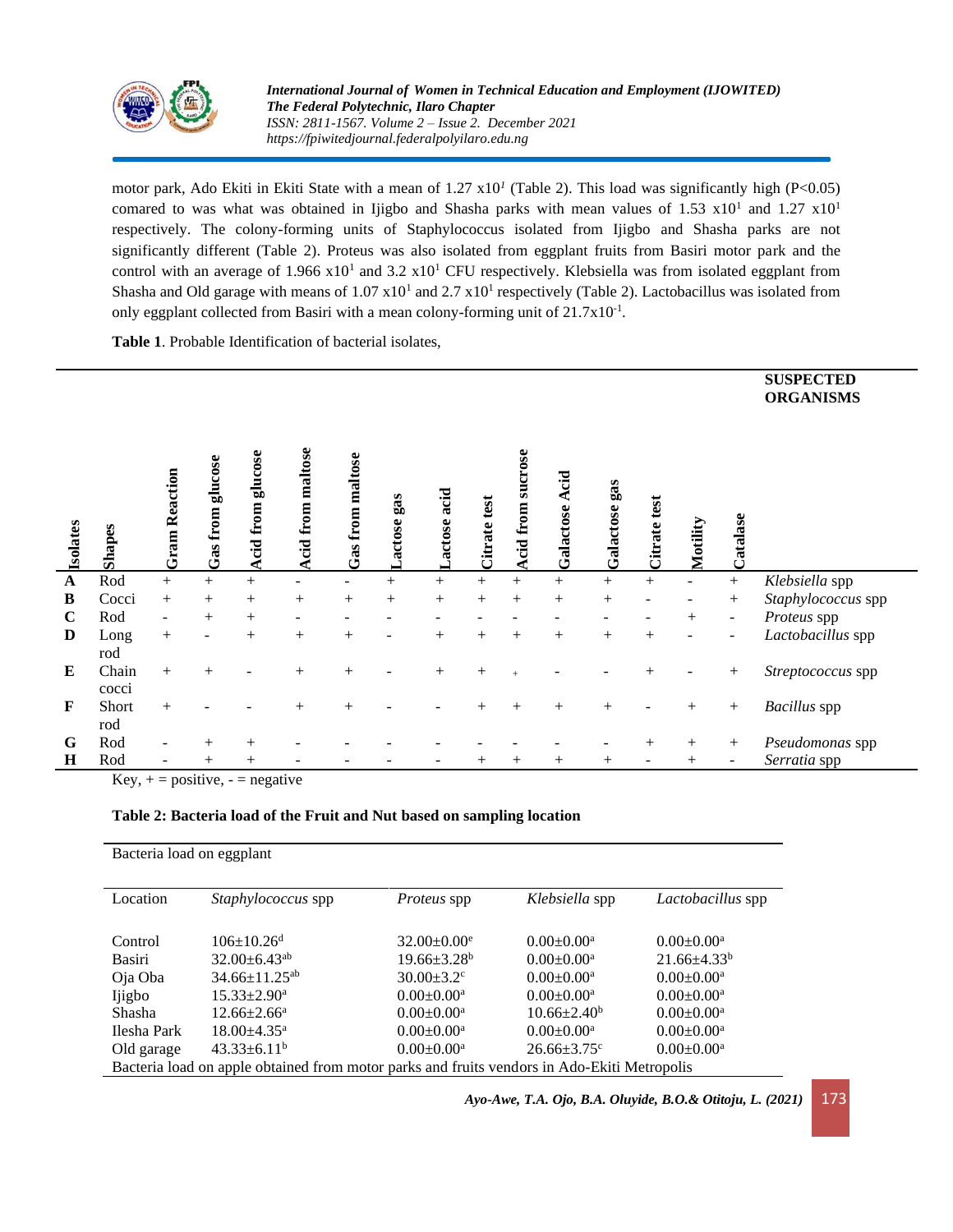

*International Journal of Women in Technical Education and Employment (IJOWITED) The Federal Polytechnic, Ilaro Chapter ISSN: 2811-1567. Volume 2 – Issue 2. December 2021*

*https://fpiwitedjournal.federalpolyilaro.edu.ng*

|                                                                                                                                                                                                          | Staphylococcus spp                                                                           | Bacillusspp                    | Klebsiella spp                | Lactobacillus spp             |  |  |  |  |  |  |
|----------------------------------------------------------------------------------------------------------------------------------------------------------------------------------------------------------|----------------------------------------------------------------------------------------------|--------------------------------|-------------------------------|-------------------------------|--|--|--|--|--|--|
|                                                                                                                                                                                                          |                                                                                              |                                |                               |                               |  |  |  |  |  |  |
| Control                                                                                                                                                                                                  | $0.00 \pm 0.00^a$                                                                            | $0.00 \pm 0.00^a$              | $0.00 \pm 0.00^a$             | $0.00 \pm 0.00^a$             |  |  |  |  |  |  |
| Basiri                                                                                                                                                                                                   | $26.66 \pm 5.23^b$                                                                           | $0.00 \pm 0.00^a$              | $14.66 \pm 2.40^b$            | $0.00 \pm 0.00^a$             |  |  |  |  |  |  |
| Oja Oba                                                                                                                                                                                                  | $48.00 \pm 7.09$ <sup>c</sup>                                                                | $0.00 \pm 0.00^a$              | $0.00\pm0.00^{\rm a}$         | $0.00 \pm 0.00^a$             |  |  |  |  |  |  |
| Ijigbo                                                                                                                                                                                                   | $0.00 \pm 0.00^a$                                                                            | $0.00 \pm 0.00^a$              | $0.00 \pm 0.00$ <sup>a</sup>  | $0.00 \pm 0.00^a$             |  |  |  |  |  |  |
| Shasha                                                                                                                                                                                                   | $30.00 \pm 1.15^b$                                                                           | $0.00 \pm 0.00^a$              | $0.00 \pm 0.00^a$             | $0.00 \pm 0.00^a$             |  |  |  |  |  |  |
| Ilesha Park                                                                                                                                                                                              | $0.00 \pm 0.00^a$                                                                            | $0.00 \pm 0.00^a$              | $0.00 \pm 0.00$ <sup>a</sup>  | $0.00 \pm 0.00^a$             |  |  |  |  |  |  |
|                                                                                                                                                                                                          | Bacteria load on carrot obtained from motor parks and fruits vendors in Ado-Ekiti Metropolis |                                |                               |                               |  |  |  |  |  |  |
|                                                                                                                                                                                                          | Staphylococcus spp                                                                           | Serratia spp                   | Pseudomonas spp               | Proteus spp                   |  |  |  |  |  |  |
| Control                                                                                                                                                                                                  | 53.66±9.24 <sup>e</sup>                                                                      | $37.66 \pm 11.78$ c            | $0.00 \pm 0.00^a$             | $28.66 \pm 10.89^b$           |  |  |  |  |  |  |
| <b>Basiri</b>                                                                                                                                                                                            | $17.66 \pm 5.36^b$                                                                           | $0.00 \pm 0.00^a$              | $0.00 \pm 0.00^a$             | $6.66 \pm 2.72$ <sup>a</sup>  |  |  |  |  |  |  |
| Oja Oba                                                                                                                                                                                                  | $8.33 \pm 0.66$ <sup>ab</sup>                                                                | $4.00 \pm 0.57$ <sup>ab</sup>  | $1.66 \pm 0.66^a$             | $0.00 \pm 0.00^a$             |  |  |  |  |  |  |
| Ijigbo                                                                                                                                                                                                   | <b>NS</b>                                                                                    | <b>NS</b>                      | <b>NS</b>                     | <b>NS</b>                     |  |  |  |  |  |  |
| Shasha                                                                                                                                                                                                   | $45.33 \pm 2.90$ <sup>de</sup>                                                               | $13.33 \pm 2.72^b$             | $0.00 \pm 0.00^a$             | $20.00 \pm 1.15^b$            |  |  |  |  |  |  |
| Ilesha Park                                                                                                                                                                                              | <b>NS</b>                                                                                    | <b>NS</b>                      | <b>NS</b>                     | <b>NS</b>                     |  |  |  |  |  |  |
| Bacterial load on Date Fruit                                                                                                                                                                             |                                                                                              |                                |                               |                               |  |  |  |  |  |  |
|                                                                                                                                                                                                          | Staphylococcus spp                                                                           | Bacillus spp                   | Klebsiella spp                |                               |  |  |  |  |  |  |
| Control                                                                                                                                                                                                  | $20.00 \pm 2.00^b$                                                                           | $0.00 \pm 0.00^a$              | $0.00 \pm 0.00^a$             |                               |  |  |  |  |  |  |
| Basiri                                                                                                                                                                                                   | <b>NS</b>                                                                                    | <b>NS</b>                      | <b>NS</b>                     |                               |  |  |  |  |  |  |
| Oja Oba                                                                                                                                                                                                  | 56.6±64.33 <sup>e</sup>                                                                      | $0.00 \pm 0.00^a$              | $32.66\pm4.33^b$              |                               |  |  |  |  |  |  |
| Ijigbo                                                                                                                                                                                                   | <b>NS</b>                                                                                    | <b>NS</b>                      | <b>NS</b>                     |                               |  |  |  |  |  |  |
| Shasha                                                                                                                                                                                                   | $45.33 \pm 2.90$ <sup>d</sup>                                                                | $0.66 \pm 0.33$ <sup>a</sup>   | $0.00 \pm 0.00^a$             |                               |  |  |  |  |  |  |
| Ilesha Park                                                                                                                                                                                              | <b>NS</b>                                                                                    | <b>NS</b>                      | <b>NS</b>                     |                               |  |  |  |  |  |  |
|                                                                                                                                                                                                          |                                                                                              |                                |                               |                               |  |  |  |  |  |  |
| Bacteria load on bitter kola obtained from motor parks and fruits vendors in Ado-Ekiti Metropolis<br>Klebsiella spp<br>Baccillus spp<br>Staphylococcus spp<br>Pseudomonas spp                            |                                                                                              |                                |                               |                               |  |  |  |  |  |  |
| Control                                                                                                                                                                                                  | $0.00 \pm 0.00^{\mathrm{a}}$                                                                 | $0.00 \pm 0.00^a$              | $0.00 \pm 0.00^a$             | $0.00 \pm 0.00^a$             |  |  |  |  |  |  |
| Basiri                                                                                                                                                                                                   | $3.00 \pm 0.00^a$                                                                            | $0.00 \pm 0.00^a$              | $0.00 \pm 0.00^a$             | $0.00 \pm 0.00^a$             |  |  |  |  |  |  |
| Oja Oba                                                                                                                                                                                                  | $1.66 \pm 0.33$ <sup>a</sup>                                                                 | $0.00\pm0.00^{\rm a}$          | $0.00 \pm 0.00^a$             | $0.00 \pm 0.00^a$             |  |  |  |  |  |  |
|                                                                                                                                                                                                          |                                                                                              | $3.33 \pm 0.88$ <sup>b</sup>   | $0.00 \pm 0.00$ <sup>a</sup>  | $0.00 \pm 0.00^a$             |  |  |  |  |  |  |
| Ijigbo<br>Shasha                                                                                                                                                                                         | $4.33 \pm 1.76^a$                                                                            |                                |                               |                               |  |  |  |  |  |  |
|                                                                                                                                                                                                          | $4.00 \pm 1.54$ <sup>a</sup>                                                                 | $0.00 \pm 0.00^a$              | $0.00 \pm 0.00^a$             | $0.00 \pm 0.00^a$             |  |  |  |  |  |  |
| <b>IleshaPark</b><br>$0.00 \pm 0.00^a$<br>$0.00 \pm 0.00^a$<br>$0.00 \pm 0.00^a$<br>$0.00 \pm 0.00^a$<br>Bacteria load on tiger nut obtained from motor parks and fruits vendors in Ado-Ekiti Metropolis |                                                                                              |                                |                               |                               |  |  |  |  |  |  |
|                                                                                                                                                                                                          |                                                                                              |                                |                               |                               |  |  |  |  |  |  |
|                                                                                                                                                                                                          | Staphylococcus spp                                                                           | Klebsiella spp                 | Pseudomonas spp               | Baccillus spp                 |  |  |  |  |  |  |
| Control                                                                                                                                                                                                  | $70.00 \pm 2.88$ <sup>de</sup>                                                               | $0.00 \pm 0.00^a$              | $0.00 \pm 0.00^a$             | $56.66 \pm 0.00$ <sup>c</sup> |  |  |  |  |  |  |
| Basiri                                                                                                                                                                                                   | <b>NS</b>                                                                                    | <b>NS</b>                      | <b>NS</b>                     | <b>NS</b>                     |  |  |  |  |  |  |
| Oja Oba                                                                                                                                                                                                  | $20.00 \pm 4.04$ bc                                                                          | $18.66 \pm 3.17^b$             | $0.00 \pm 0.00^a$             | $0.00 \pm 0.00^a$             |  |  |  |  |  |  |
| Ijigbo                                                                                                                                                                                                   | <b>NS</b>                                                                                    | <b>NS</b>                      | <b>NS</b>                     | <b>NS</b>                     |  |  |  |  |  |  |
| Shasha                                                                                                                                                                                                   | $10.00 \pm 2.88$ <sup>ab</sup>                                                               | $0.00 \pm 0.00^a$              | $7.66 \pm 0.66$ <sup>ab</sup> | $0.00 \pm 0.00^a$             |  |  |  |  |  |  |
| Ilesha Park                                                                                                                                                                                              | <b>NS</b>                                                                                    | <b>NS</b>                      | <b>NS</b>                     | <b>NS</b>                     |  |  |  |  |  |  |
| Bacteria load on kola nut obtained from motor parks and fruits vendors in Ado-Ekiti Metropolis                                                                                                           |                                                                                              |                                |                               |                               |  |  |  |  |  |  |
|                                                                                                                                                                                                          | Staphylococcus spp                                                                           | Seratia spp                    | seudomonas spp                | Klebsiella spp                |  |  |  |  |  |  |
| Control                                                                                                                                                                                                  | $14.00\pm4.40^{ab}$                                                                          | $0.00 \pm 0.00^a$              | $0.00 \pm 0.00^a$             | $0.00\pm0.00^{\rm a}$         |  |  |  |  |  |  |
| Basiri                                                                                                                                                                                                   | $0.00\pm0.00^{\rm a}$                                                                        | $57.33 \pm 10.49$ <sup>d</sup> | $0.00 \pm 0.00^a$             | $50.00 \pm 6.02$ <sup>c</sup> |  |  |  |  |  |  |
| Oja Oba                                                                                                                                                                                                  | $8.33 \pm 3.33$ <sup>ab</sup>                                                                | $0.00 \pm 0.00^a$              | $5.00 \pm 1.15$ <sup>a</sup>  | $0.00 \pm 0.00^a$             |  |  |  |  |  |  |
| Ijigbo                                                                                                                                                                                                   | $14.00{\pm}1.00^{\text{ab}}$                                                                 | $0.00\pm0.00^{\rm a}$          | $0.00 \pm 0.00$ <sup>a</sup>  | $10.66 \pm 2.60^{\mathrm{b}}$ |  |  |  |  |  |  |
| Shasha                                                                                                                                                                                                   | $15.33 \pm 2.90^{ab}$                                                                        | $11.33 \pm 0.66$ <sup>ab</sup> | $12.00 \pm 3.05^{\rm b}$      | $0.00{\pm}0.00^{\mathrm{a}}$  |  |  |  |  |  |  |
| IleshaPark                                                                                                                                                                                               | $23.33 \pm 3.38$ bc                                                                          | $16.66 \pm 1.66^b$             | $0.00 \pm 0.00$ <sup>a</sup>  | $0.00 \pm 0.00$ <sup>a</sup>  |  |  |  |  |  |  |
|                                                                                                                                                                                                          |                                                                                              |                                |                               |                               |  |  |  |  |  |  |

\* Readings on the Table present mean values ± standard error of the mean, \*NS –not Sampled\*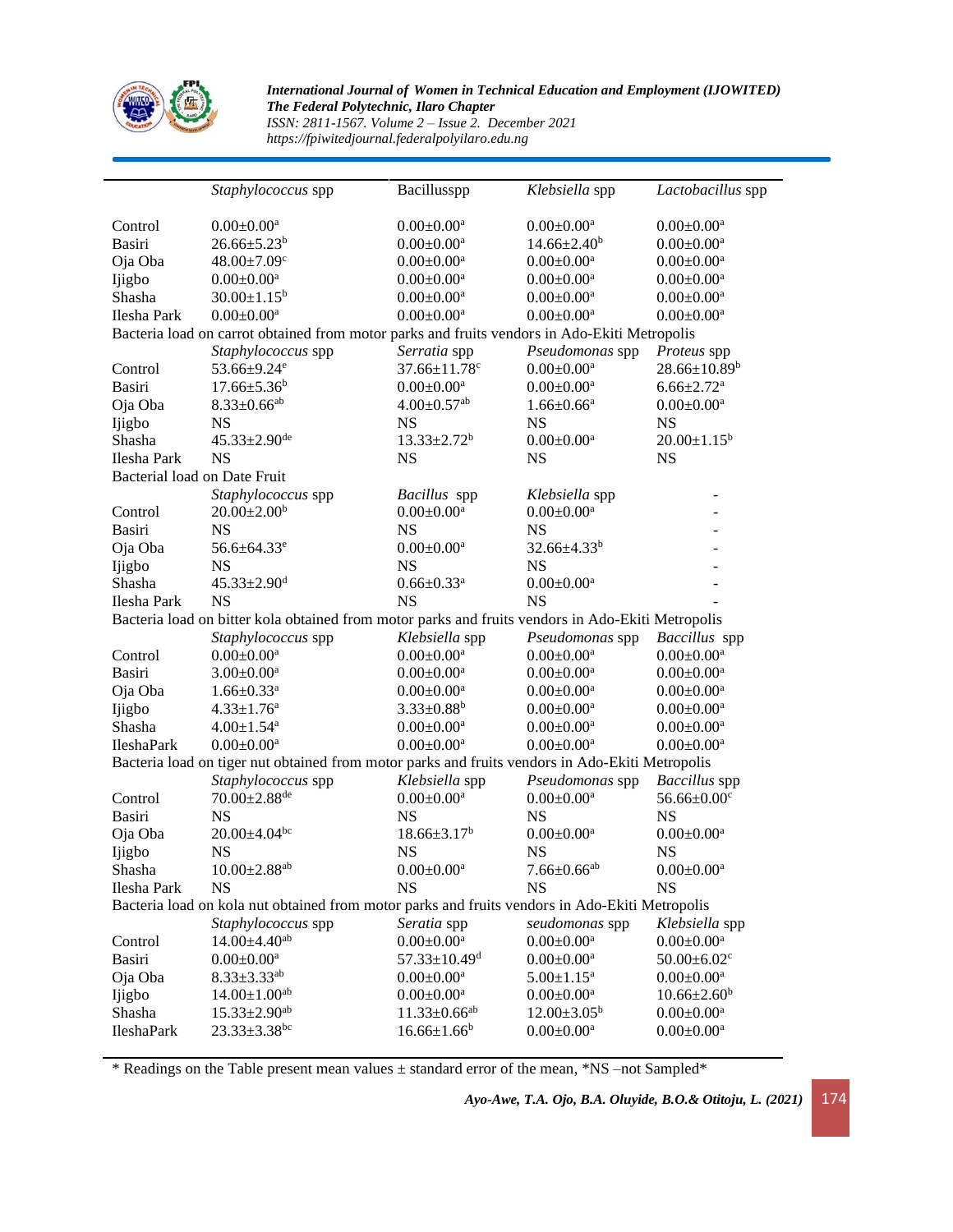

Values with the same superscript letter(s) along the same column are not significantly different at P<0.05 using Duncan's new multiple range test.

*Bacterial load on Apple:* No bacteria isolate was observed on the control sample, Iigbo and Ilesha motor park in Ado-Ekiti Metropolis. While Staphylococcus spp with a population of 48 x10<sup>1</sup> colony-forming unit was isolated from Oja oba's apple.

*Bacterial load on carrot:* Four bacterial species include Staphylococcus species, Serratia species. *Pseudomonas* species and *Proteus* species were isolated from carrot samples from Basiri, Oja Oba, Shasha in Ado-Ekiti. The carrot was not sampled at Ijigbo Motor Park and Ilesha Motor Park in Ado-Ekiti due to the unavailability of carrots at the time of sampling. Meanwhile, Staphylococcus species were repeatedly found in all the carrots sampled with the control having the highest mean value of 5.37  $x10<sup>1</sup>$  (cfu) while the least mean value of 83.3 $x10<sup>-1</sup>$ (cfu) was recorded from Oja Oba's samples. Serratia species was isolated from all the sampled plates collected from Basiri, Ado-Ekiti. Proteus species was not detected in carrot samples from Oja Oba, Ado-Ekiti.

*Bacterial load on date fruit:* Date fruit was not sampled at Basiri, Ijigbo Motor Park and Ilesha Motor Park in Ado-Ekiti because it only sold around Oja-Oba. Staphylococcus was the only bacterial isolate found on the control plate with a mean value of 20.0 x10<sup>-1</sup> (cfu) (Table 2) Oja Oba in Ado-Ekiti recorded the highest *Staphylococcus* species with a man value of 5.66  $x10^1$  (cfu) and *Klebsiella* species with a mean value of  $3.27x10^1$ (cfu) (Table 2).

*Bacterial load on bitter kola:* The control sample plate and sample obtained from Ilesha motor park, Ekiti recorded no colony growth on the plate. Generally, in all the plates sampled, the number of the bacterial colony was very low compared to other samples. The least *Staphylococcus* species with a mean CFU value of 16.6 x10-1 was found at Oja Oba in Ado-Ekiti. The highest *Staphylococcus* means of CFU value of 40x10-1 were obtained at Shasha park in Ekiti (Table 2).

*Bacterial load on tiger nut;* Basiri, Ijigbo and Ilesha Motor Park in Ado-Ekiti were not sampled due to its unavailability at the time of visit. *Staphylococcus* spp. *Klebsiella* spp. *Pseudomonas* spp. and Bacillus spp were the isolated bacterial obtained. The most abundant was *Staphylococcus* spp with a mean value of  $7 \times 10^{1}$  on the control plate, the least mean value obtained was 10 x10<sup>2</sup> from Shasha park (Table 2). *Klebsiella* spp was only bacterial obtained at Oja Oba in Ekiti with a mean value of 18.66 while *Pseudomonas* was obtained on the plate from Shasha in Ekiti with a colony mean count of 7.66.

*Bacterial load on kola nut: Staphylococcus* species, *Serratia* species, *Pseudomonas* species, *Klebsiella* species and Proteus species were bacteria isolated from kola nut sample plates. The control sample was significantly different  $(P<0.05)$  from other location samples. The mean colony-forming unit value of Staphylococcus species was  $1.40x10$ <sup>-</sup> 1 . it was the only organism observed on the control plate. Oja Oba, Ado-Ekiti had the lowest Staphylococcus load of 83.3x10-1 cfu, *pseudomona* was 50 x10-1 cfu while *proteus* was 66.6 x10-1 cfu (Table 2). The highest *staphylococcal* count was observed from Ilesha motor park samples with a mean value of 2.33 x10<sup>1</sup>. *Proteus* species was the only colony observed on nuts obtained from Oja Oba plate in Ado-Ekiti at a mean of 66.6 x10<sup>-1</sup> (Table 2).

*Fungi load on eggplant:* There was no fungi growth observed on the Shasha, Ado-Ekiti plate. However, the control sample plate recorded the highest means value of 3.33 colony of *Aspergillus flavus* and 5.33 x10<sup>2</sup> colony of Aspergillus niger. Oja Oba, Ado-Ekiti recorded the least mean value of 6.6 x10<sup>-1</sup> and 3.3x10<sup>1</sup> colonies of *Saccharomycess* species and A. flavus respectively. The most abundant in occurrence was *A niger* while the least in abundant was *Saccharomycess* species (Table 3).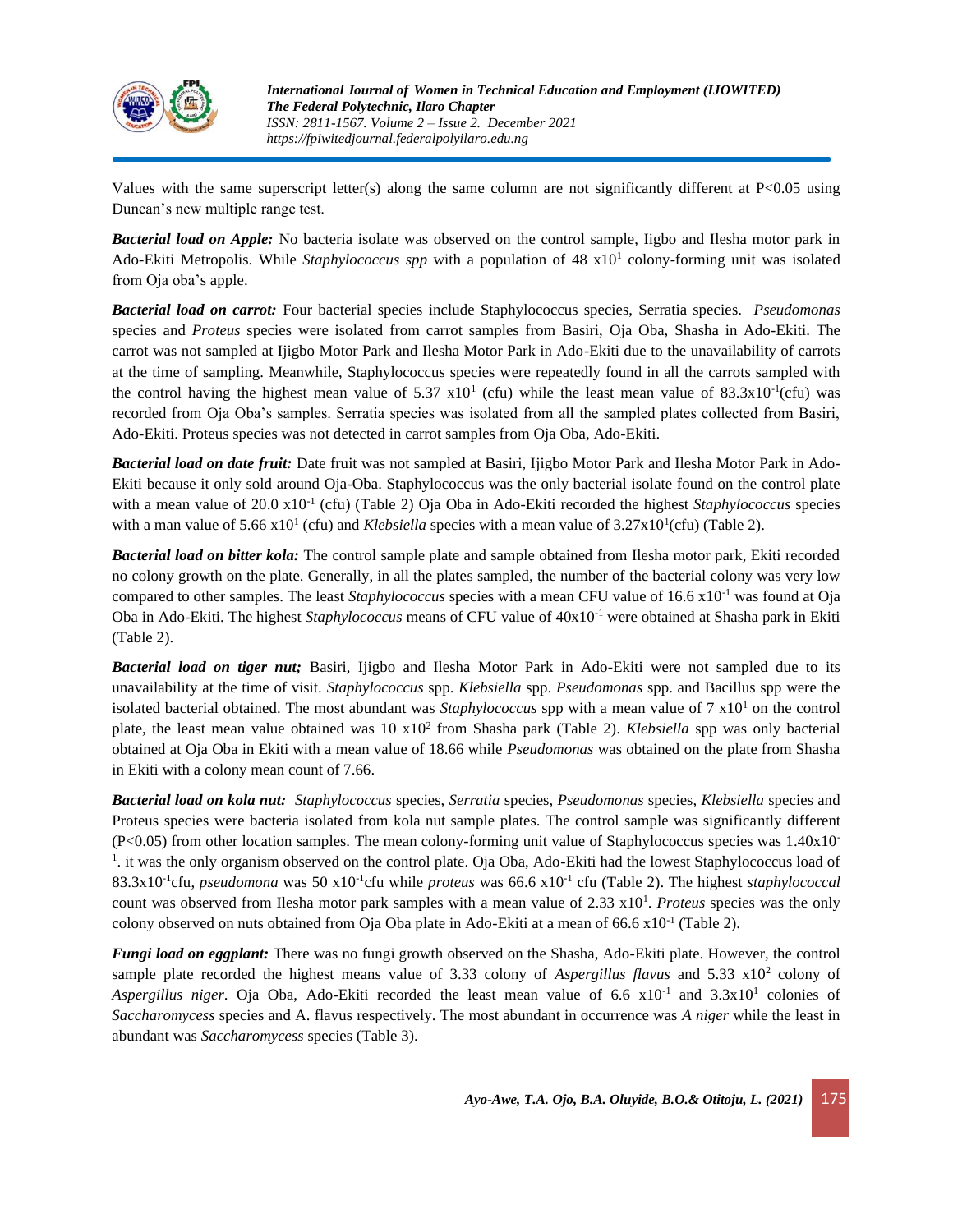

*Fungi load on kolanut:* The four fungi species isolated were *Saccharomyces* species, *A.niger, Rhizopus* spp and *penicillum* species. The highest Saccharomyces mean value of 2.1 x10<sup>1</sup> was recorded at Basiri motor park, Ado-Ekiti. *Aspergillus niger* was recorded at Oja Oba, and Ilesha motor park in Ado-Ekiti and Oja Oba. *Penicillium* species was recorded at Ijigbo, Ilesha motor park, Ado-Ekiti (Table 3).

*Fungi load on Bitter kola:* One species of fungi was recorded on the control plate, Basiri and Oja Oba in Ekiti State, while Ijigbo, Ado-Ekiti had the four 4 species of fungi in occurrence. Two fungi species were observed at Shasha Ado-Ekiti. The control sample was significantly different (P <0.5) from other samples having the least *A. niger* mean value of 0.66 while Basiri, Ado-Ekiti had the highest *Penicillium* mean value of 1.57 x10<sup>1</sup> (Table 3).

*Fungi load on carrot: A. niger* and *A. flavus* were the two isolated fungi on carrot. The highest A. niger mean value of 40 x10<sup>1</sup> and *A. flavus* mean value of 16.6 x10 <sup>1</sup> were found on the control sample, while the least *A. flavus* values of 10 x10<sup>1</sup> were found on the plate obtained from Basiri and Oja Oba, Ado-Ekiti. Ijigbo and Ilesha park (Table 3).

|                                                                                                | <b>Saccharomyces</b>          | A.flavus                       | A. niger                      |  |  |  |  |  |
|------------------------------------------------------------------------------------------------|-------------------------------|--------------------------------|-------------------------------|--|--|--|--|--|
| Control                                                                                        | $0.00 \pm 0.00^{\mathrm{a}}$  | $3.33 \pm 0.66^b$              | $5.33 \pm 1.20$ <sup>c</sup>  |  |  |  |  |  |
| Basiri                                                                                         | $1.66 \pm 0.33^b$             | $0.00 \pm 0.00^{\mathrm{a}}$   | $0.00 \pm 0.00^a$             |  |  |  |  |  |
| Oja Oba                                                                                        | $0.66 \pm 0.33$ <sup>ab</sup> | $0.33 \pm 0.33$ <sup>a</sup>   | $0.00 \pm 0.00^{\mathrm{a}}$  |  |  |  |  |  |
| Ijigbo                                                                                         | $0.00 \pm 0.00^{\mathrm{a}}$  | $0.00 \pm 0.00^{\mathrm{a}}$   | $1.00 \pm 0.57$ <sup>ab</sup> |  |  |  |  |  |
| Shasha                                                                                         | $0.00 \pm 0.00^a$             | $0.00 \pm 0.00^a$              | $0.00 \pm 0.00^{\mathrm{a}}$  |  |  |  |  |  |
| Ilesha Park                                                                                    | $0.00 \pm 0.00^a$             | $0.00 \pm 0.00^a$              | $2.00 \pm 0.00^b$             |  |  |  |  |  |
| Fungi load on kola nut obtained from motor parks and fruits vendor in Ado-Ekiti Metropolis     |                               |                                |                               |  |  |  |  |  |
|                                                                                                | Saccharomyces                 | A. niger                       | Rhizopus                      |  |  |  |  |  |
| Control                                                                                        | $0.00 \pm 0.00$ <sup>a</sup>  | $4.00 \pm 0.57$ bcd            | $0.00 \pm 0.00^{\mathrm{a}}$  |  |  |  |  |  |
| Basiri                                                                                         | $21.66 \pm 1.66$ <sup>d</sup> | $0.00 \pm 0.00$ <sup>a</sup>   | $0.00 \pm 0.00^{\mathrm{a}}$  |  |  |  |  |  |
| Oja Oba                                                                                        | $2.66 \pm 0.66$ <sup>ab</sup> | $5.67 \pm 2.02$ <sup>cde</sup> | $1.66 \pm 0.33^b$             |  |  |  |  |  |
| Ijigbo                                                                                         | $0.00 \pm 0.00^a$             | $1.67 \pm 0.38$ <sup>b</sup>   | $1.66 \pm 0.33^b$             |  |  |  |  |  |
| Shasha                                                                                         | $0.00 \pm 0.00^a$             | $2.00 \pm 0.00$ abc            | $0.00 \pm 0.00^a$             |  |  |  |  |  |
| Ilesha Park                                                                                    | $7.33 \pm 1.76$ c             | $9.00 \pm 2.64$ <sup>e</sup>   | $0.00 \pm 0.00$ <sup>a</sup>  |  |  |  |  |  |
| Fungi load on bitter kola obtained from motor parks and fruits vendors in Ado-Ekiti Metropolis |                               |                                |                               |  |  |  |  |  |
|                                                                                                | A. niger                      | A. flavus                      | Penicillium spp.              |  |  |  |  |  |
| Control                                                                                        | $0.66 \pm 0.33$ <sup>ab</sup> | $0.00 \pm 0.00^a$              | $0.00 \pm 0.00$ <sup>a</sup>  |  |  |  |  |  |
| <b>Basiri</b>                                                                                  | $0.00 \pm 0.00^a$             | $0.00 \pm 0.00^a$              | $15.66 \pm 2.33$ <sup>c</sup> |  |  |  |  |  |
| Oja Oba                                                                                        | $2.66 \pm 0.33$ cde           | $0.00 \pm 0.00^{\mathrm{a}}$   | $0.00 \pm 0.00^{\mathrm{a}}$  |  |  |  |  |  |
| Ijigbo                                                                                         | $3.66 \pm 0.88$ <sup>de</sup> | $2.66 \pm 0.33$ <sup>cd</sup>  | $4.66 \pm 0.66^b$             |  |  |  |  |  |
| Shasha                                                                                         | $2.33 \pm 0.33$ <sup>cd</sup> | $3.33 \pm 0.33$ <sup>cd</sup>  | $0.00 \pm 0.00$ <sup>a</sup>  |  |  |  |  |  |
| Ilesha Park                                                                                    | $2.33 \pm 0.33$ <sup>cd</sup> | $0.00 \pm 0.33$ <sup>a</sup>   | $1.00 \pm 0.57$ <sup>a</sup>  |  |  |  |  |  |
| Fungi load on carrot obtained from motor parks and fruits vendor in Ado-Ekiti Metropolis       |                               |                                |                               |  |  |  |  |  |
|                                                                                                | A. niger                      | A. flavus                      |                               |  |  |  |  |  |
| Control                                                                                        | $4.00 \pm 1.15$ <sup>c</sup>  | $1.66 \pm 0.33$ <sup>c</sup>   |                               |  |  |  |  |  |
| <b>Basiri</b>                                                                                  | <b>NS</b>                     | <b>NS</b>                      |                               |  |  |  |  |  |
| Oja Oba                                                                                        | $1.00 \pm 0.07$ <sup>ab</sup> | $1.00 \pm 0.00^b$              |                               |  |  |  |  |  |
| Ijigbo                                                                                         | <b>NS</b>                     | <b>NS</b>                      |                               |  |  |  |  |  |

**Table 3:** Fungi load on eggplant obtained from motor parks and fruits vendor in Ado-Ekiti Metropolis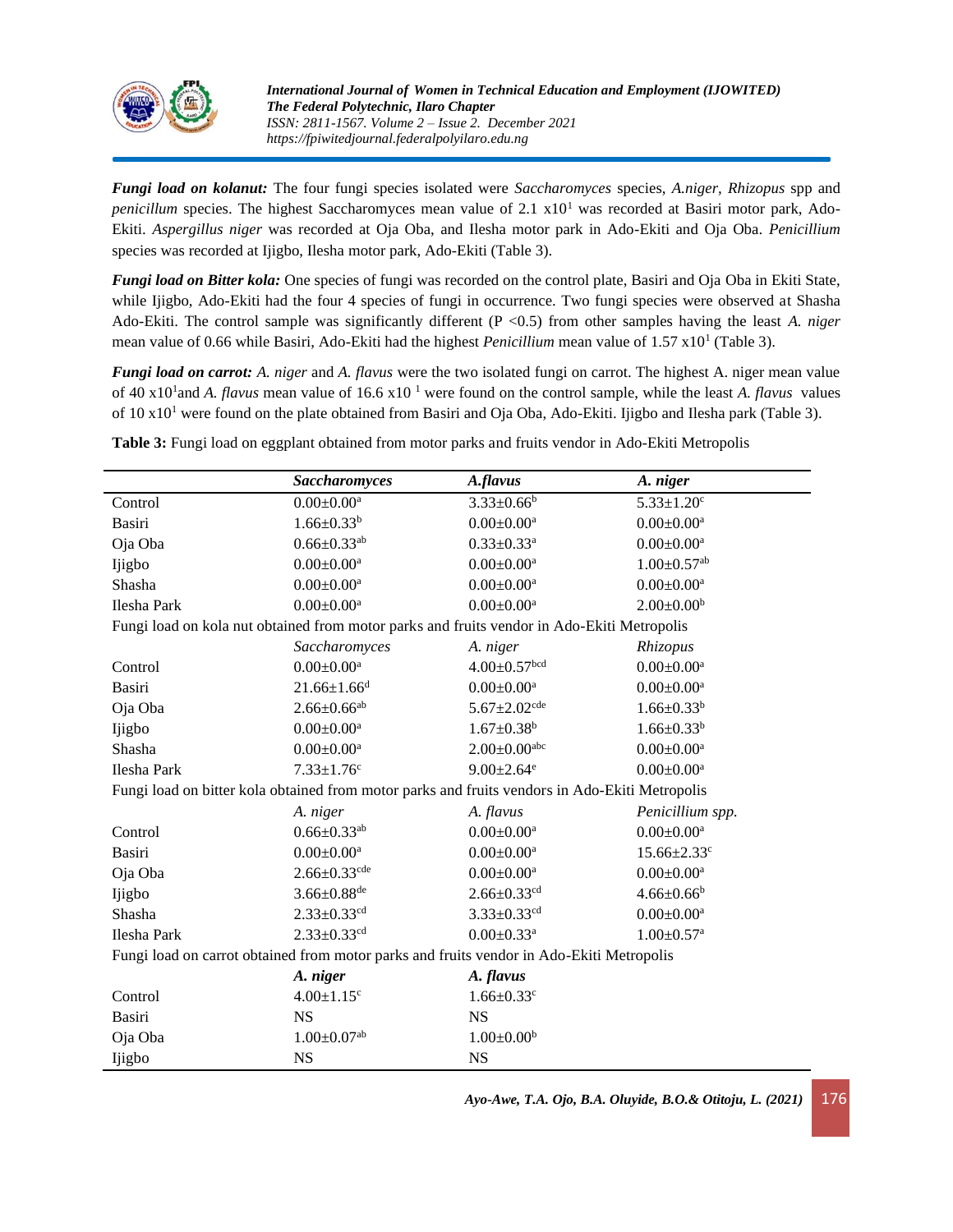

*International Journal of Women in Technical Education and Employment (IJOWITED) The Federal Polytechnic, Ilaro Chapter ISSN: 2811-1567. Volume 2 – Issue 2. December 2021 https://fpiwitedjournal.federalpolyilaro.edu.ng*

| Shasha                   | $2.00\pm0.05^{\rm b}$          | $0.00 \pm 0.00^a$             |  |  |  |  |  |
|--------------------------|--------------------------------|-------------------------------|--|--|--|--|--|
| Ilesha Park              | <b>NS</b>                      | <b>NS</b>                     |  |  |  |  |  |
| Fungi load on Date fruit |                                |                               |  |  |  |  |  |
|                          | A. niger                       | A. flavus                     |  |  |  |  |  |
| Control                  | $2.00 \pm 0.00$ bcd            | $1.33 \pm 0.33$ <sup>bc</sup> |  |  |  |  |  |
| Basiri                   | <b>NS</b>                      | <b>NS</b>                     |  |  |  |  |  |
| Oja Oba                  | $1.00 \pm 0.57$ <sup>ab</sup>  | $0.00 \pm 0.00^a$             |  |  |  |  |  |
| Ijigbo                   | <b>NS</b>                      | <b>NS</b>                     |  |  |  |  |  |
| Shasha                   | $1.66 \pm 0.33$ <sup>abc</sup> | $1.00 \pm 0.57$ <sup>b</sup>  |  |  |  |  |  |
| Ilesha Park              | <b>NS</b>                      | <b>NS</b>                     |  |  |  |  |  |
| Fungi load on Tiger nut  |                                |                               |  |  |  |  |  |
|                          | A. niger                       | A. flavus                     |  |  |  |  |  |
| Control                  | $7.00 \pm 0.57$ <sup>d</sup>   | $2.00 \pm 0.00$ <sup>ab</sup> |  |  |  |  |  |
| Basiri                   | <b>NS</b>                      | <b>NS</b>                     |  |  |  |  |  |
| Oja Oba                  | $1.66 \pm 0.33^b$              | $1.00 \pm 0.57$ <sup>a</sup>  |  |  |  |  |  |
| Ijigbo                   | <b>NS</b>                      | <b>NS</b>                     |  |  |  |  |  |
| Shasha                   | $0.00 \pm 0.00^a$              | $0.33 \pm 0.88$ <sup>a</sup>  |  |  |  |  |  |

\*Table present mean values ± standard error of the mean. \*NS –Not Sampled\* Values with the same letter along the same column are not significantly different at P<0.05 using Duncan's new multiple range test.

*Fungi load on Date plant fruit:*Two species of fungi were isolated which were *A. niger* and *A. flavus*. Date plant fruit was not available for sampling at Basiri motor park, Ijigbo and Ilesha motor park in Ado-Ekiti. A. niger colony court was also observed from a sample from Oja Oba in Ado-Ekiti (Table 3).

*Fungi load on Tiger nut:* The *A. niger* mean value of 70 x10<sup>-1</sup> was observed to be highest in the control sample of tiger nut and lowest in the sample from Oja Oba in Ado-Ekiti with a mean value of 1.66. Lowest CFU value in the sample plate from Shasha in Ekiti. However, a sample of tiger nut was not available at Basiri, Ijigbo park, Ilesha motor park, Ado-Ekiti (Table 3).

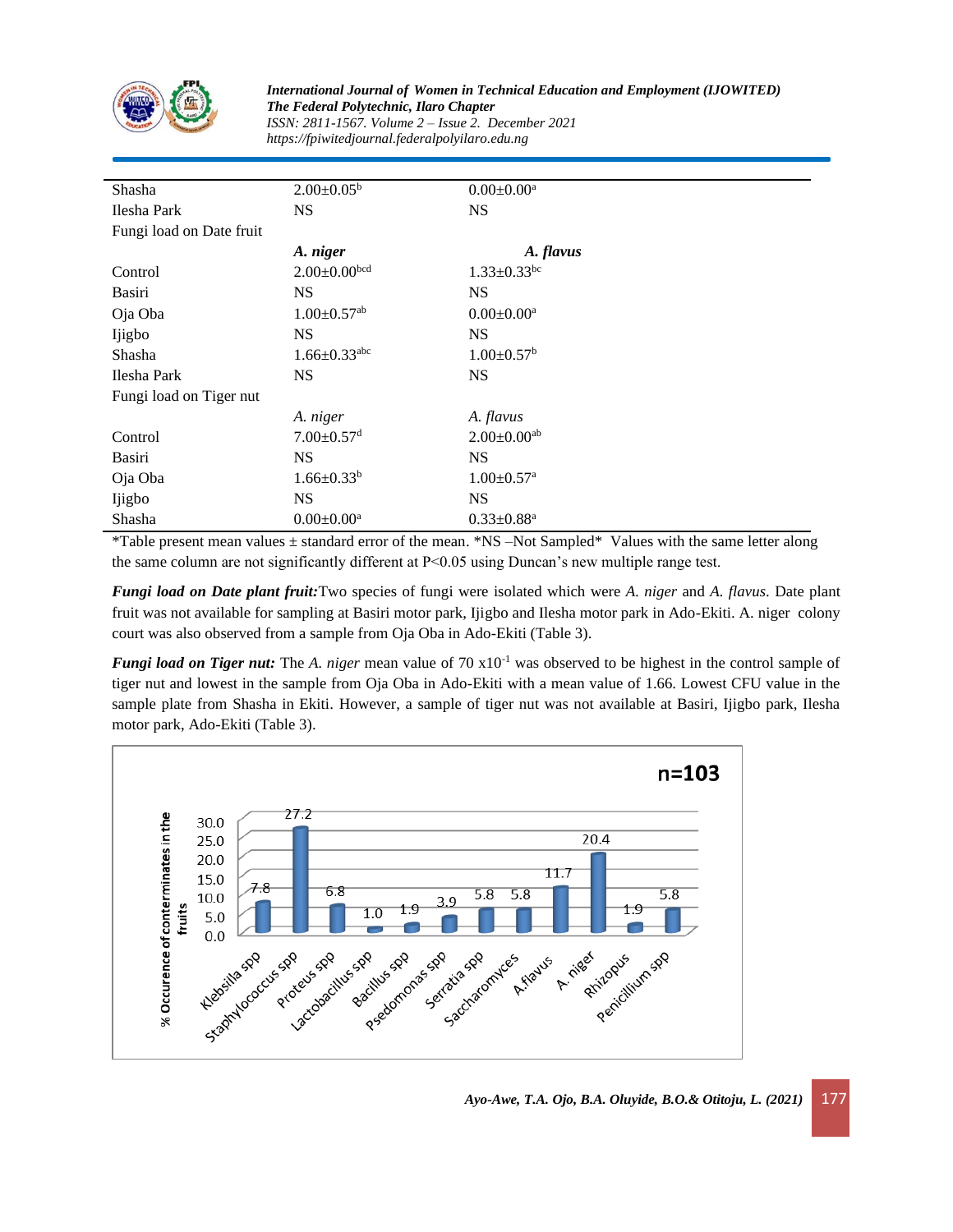

**Fig 1.** Occurrence of contaminants in this the fruits/nuts samples.



Contamination level of the fruit and nut collected from commercial motor packs in Ado Ekiti

*Anti-Nutritional Screening:* The anti-nutritional composition was analysed in bitter kola, apple, date, tiger nut, carrot, eggplant and kola nut. Bitter kola had the highest concentration of tannin at  $0.258mg/g$ , while the lowest concentration of tannin was assayed in kola nut at 0.0024mg/g. Bitter Kola was observed to have the highest phenol concentration of 0.282mg/g, while the lowest phenol concentration of 0.017mg/g was recorded in kola nu (Table 4). The highest alkaloid concentration of 3.353% was recorded in the kola nut and the lowest concentration of 0.025% in garden egg. The oxalate concentration of 5.267mg/g was highest in date plant fruit while kola nut had the lowest concentration of oxalate. Bitter kola had the highest concentration of cyanide was assayed in the egg plant at  $0.33$ mg/g (Table 4).

**Table 4:** Anti-nutritional composition of fruits, nuts and root tuber sold around Ado-Ekiti metropolis.

| <b>Fruits</b>      | Tannin $(mg/g)$                | Phenol $(mg/g)$                 | Alkaloid (mg/g)                 | Oxalate(mg/g)                  | Cyanide<br>(mg/g)              |
|--------------------|--------------------------------|---------------------------------|---------------------------------|--------------------------------|--------------------------------|
| <b>Bitter kola</b> | $0.258 \pm 0.017$ °            | $0.282 \pm 0.129$ <sup>b</sup>  | $0.063 \pm 0.003$ <sup>a</sup>  | $0.880\pm0.173^b$              | $2.025 \pm 0.000$ <sup>g</sup> |
| <b>Apple</b>       | $0.124 \pm 0.001$ <sup>c</sup> | $0.105 \pm 10.000^{\rm a}$      | $0.090 \pm 0.058$ <sup>a</sup>  | $2.726 \pm 0.026$ <sup>d</sup> | $1.013 \pm 0.000$ <sup>c</sup> |
| Date               | $0.101 \pm 0.002^b$            | $0.125 \pm 0.001$ <sup>ab</sup> | $0.210 \pm 0.058$ <sup>b</sup>  | $5.267 + 0.355$ <sup>e</sup>   | $6.66 \pm 0.66^b$              |
| <b>Tiger Nut</b>   | $0.229 \pm 0.002$ <sup>d</sup> | $0.147 \pm 0.002$ <sup>ab</sup> | $0.110 \pm 0.006$ <sup>ab</sup> | $1.957 \pm 0.882$ <sup>c</sup> | $1.688 \pm 0.000$ <sup>e</sup> |
| <b>Carrot</b>      | $0.102 \pm 0.000^b$            | $0.126 \pm 0.015^{ab}$          | $0.130 + 0.851$ <sup>ab</sup>   | $1.290 \pm 0.288$ <sup>b</sup> | $0.675 \pm 0.000^{\circ}$      |
| <b>Garden Egg</b>  | $0.125 + 0.015$ <sup>c</sup>   | $0.150 \pm 0.001$ <sup>ab</sup> | $0.025 \pm 0.003$ <sup>a</sup>  | $1.200 \pm 1.670^b$            | $0.338 \pm 0.000^a$            |
| Kola nut           | $0.024 \pm 0.015^{\text{a}}$   | $0.017 \pm 0.000$ <sup>a</sup>  | $3.353 \pm 0.291$ <sup>c</sup>  | $0.225 \pm 0.026^a$            | $1.856 \pm 0.600$ <sup>f</sup> |

The table presents means of three replicates  $\pm$  standard error of the mean. Values with the same letter along the same column are not significantly different at P<0.05 using Duncan's new multiple range test.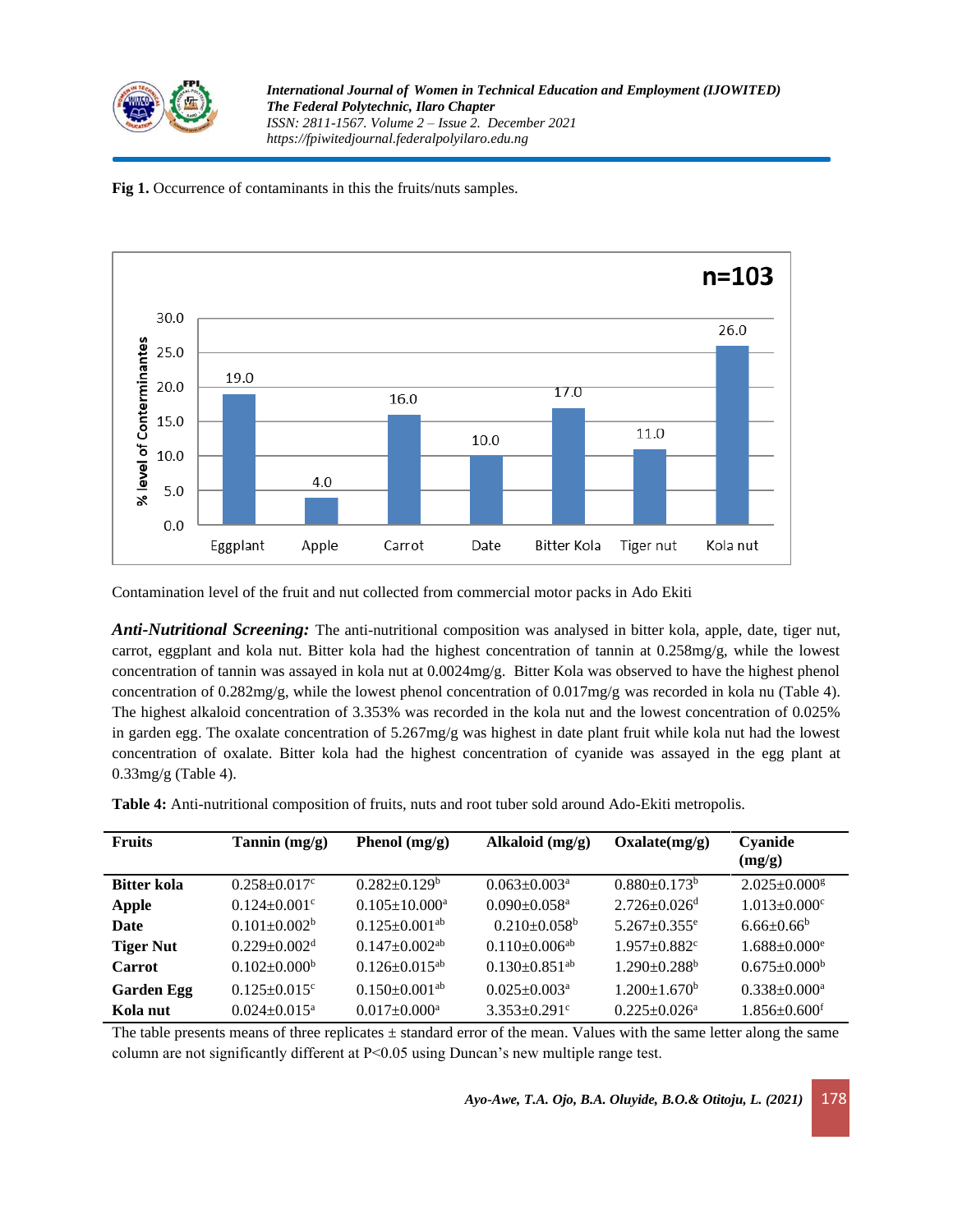

*International Journal of Women in Technical Education and Employment (IJOWITED) The Federal Polytechnic, Ilaro Chapter ISSN: 2811-1567. Volume 2 – Issue 2. December 2021 https://fpiwitedjournal.federalpolyilaro.edu.ng*

# **4. Discussion**

The study has shown the presence of some microorganisms in the studied fruits and nuts. These microorganisms include bacteria such as *Proteus spp, Klebsiella spp, Staphylococcus spp, Lactobacillus spp, Bacillus spp*, *Pseudomonas spp, Serratia spp* and fungi (*Saccharomyces, A. flavus and A. niger*). The findings in this study showed that *Staphylococcus spp*. (27.2%) was the most frequently isolated organism in all the fruits. The prevalence of *Staphylococcus* spp observed in this study agrees with Iyoha & Agoreyo (2015). The high prevalence could be due to the fact that these organisms are normal flora of the human skin and nasal cavity and might have entered the fruit during packaging (Iyoha and Agoreyo, 2015). Many of the fruit's vendors' sampled display their fruits and nuts on tables in the open square without covering and often touch them with the same hand that had been used to collect dirty money (Douye *et al.*, 2013). Poor unhygienic hands could be a factor contributing to the high microbial load. The dusty environments of the motor parks and busy roads, coupled with water of questionable quality which are often sprinkled on the fruits to keep them fresh may also be parts of contributing factors that can the survival and possible multiplication of contaminants on fruit surfaces (Oranusi *et al.*, 2012).

Another important sources through which the microbes might have got to the F&Ns are transportation and packaging (Hunter, 1993). The presence of *Staphylococcus* spp. in fruits is of public health significance because it is associated with Staphylococcal food poisoning, severe soft tissue infections, and toxic shock syndrome (TSS) (Weems *et al.*, 2001). Vendors of fruits and nuts usually make use of simple facilities like wheelbarrows, trays, tables, thus further increasing the risk of food contamination. The presence of *Staphylococcus* spp. in fruits may be a reflection of storage conditions for some of the samples and how long the produce was stored before they were obtained for sampling (Oranusi and Nubi,2016). Isolation of *Pseudomonas aeruginosa* in fruit samples is of public health concern. This is because the bacterial in concern is highly pathogenic and causes several diseases. The most serious infections include malignant external otitis, endophthalmitis, endocarditis, meningitis, pneumonia, and septicemia. According to Aguoru *et al* (2015), it causes between 10% and 20% of infections in most hospitals (Aguoru *et al.*, 2015).

The occurrence of *Bacillus*, *Penicillium* and *Aspergillus* spp. in this study could be associated with the presence of their spores in the surrounding air These microbes has been reported to be responsible for some food borne infections (Eni *et al.,* 2010; Aboloma, 2018). *Pseudomonas, Klebsiella*, and *Proteus* spp. are environmental contaminants; they have been isolated from plants, human skin, animal and dairy products. Their presence on the ready to eat fruits could be through unclean hands of the vendor and contact with contaminated water (Beuchant, 1995; Beuchant *et al.,* 1995). The presence of these microorganisms, no matter the level, raises considerable public health concern because of their pathogenicity. Most of the isolates found on the fruits and nuts have been reported to cause foodborne disease (Wanyenya *et al.*, 2004). Cross-contamination of food during preparation has been identified as an important factor associated with food-borne illness (Wanyenya *et al.*, 2004). This calls for concern as these organisms are frequently associated with poor sanitary practices and could be a pointer to the danger of possible food borne infection. The involvement of many of these pathogenic bacterial and fungi in the majority of reported food-related illnesses make an important to constantly evaluate their microbial load and prevalence in ready to eat fruit, and nuts Oluwadamilola *et al.* (2020). Many studies have shown fruit handlers as one of the sources of contaminations in fruits and nuts especially as regard to enterotoxin-producing *S. aureus* couple with their poor storage system (Madueke *et al.,* 2014; Zahra *et al.,* 2016).

According to Aneta & Mihaylova, (2019) antinutritional factors are primarily associated with compounds or substances of natural or synthetic origin, which interfere with the absorption of nutrients and act to reduce nutrient intake, digestion, and utilization and may produce other adverse effects. The level of nutritional compound observed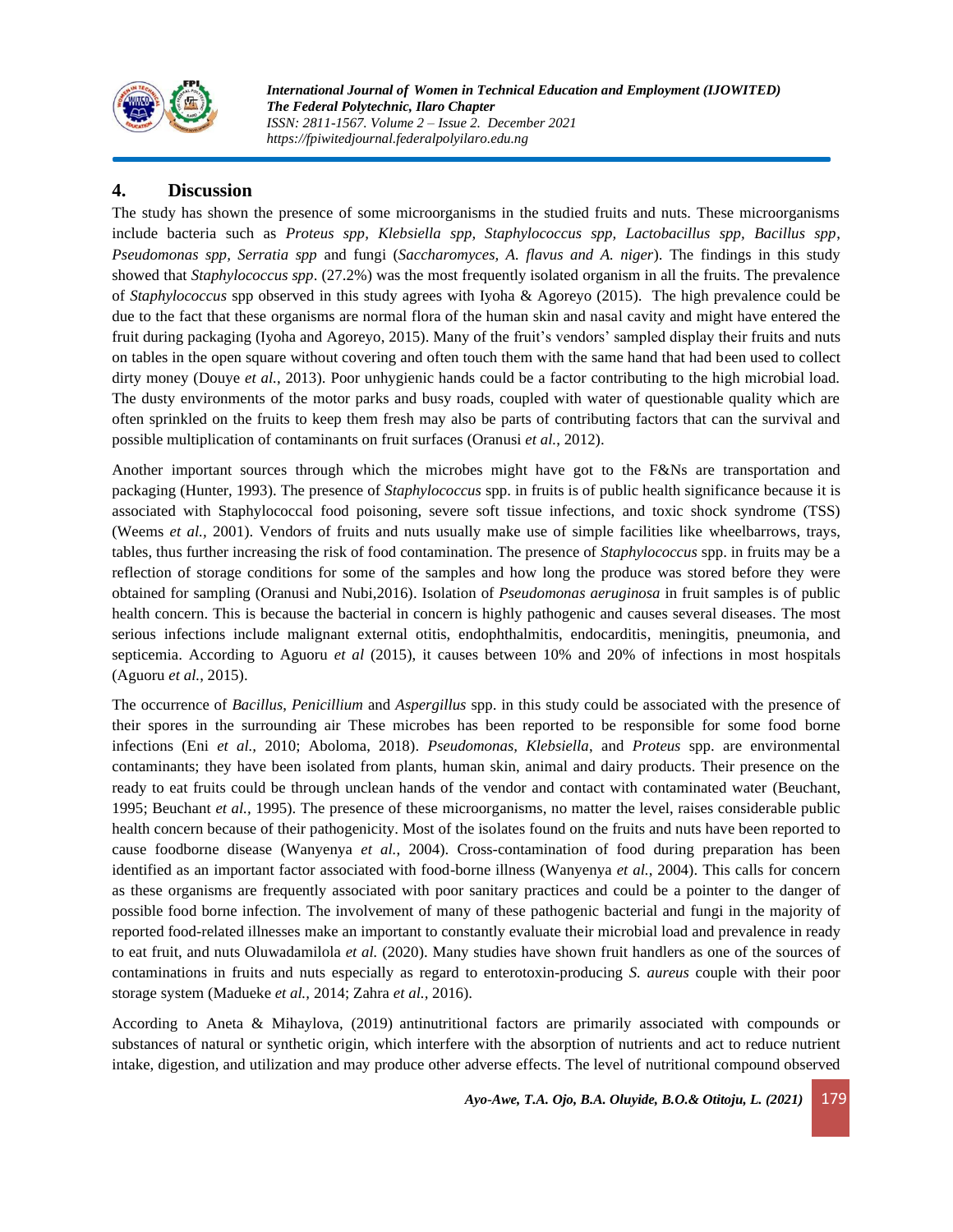

in this present study agree with previous findings. According to Ekpa & Sani (2017), Anti-nutritional factors are present in different food substances in varying amounts depending on the kind of food, mode of its propagation, chemicals used in growing the crop as well as those chemicals used in storage and preservation of the food substances (Umaru *et al.*, 2007). The nutritional importance of a given food depends on the nutrients and antinutritional constituents of the food (Aletor *et al.,* 2017).

Also, the Date plant recorded the highest values of Oxalate, Kola nut recorded the highest values of Alkaloids while bitter kola recorded the highest values of Cyanide. The values of Oxalate recorded in this research is evidence that utilization of Date palm might not have any negative impact that is connected with abundance utilization of Oxalate, for example, complex development with divalent metals, which may have an impact on the natural action of the metal particles in the body. Oxalates have been reported to have a negative impact on the accessibility of some minerals which prompt assimilation of essential minerals into the body particularly calcium by forming insoluble salts (Wasagu *et al.,* 2013).

The concentration of the value of saponins from the analysis in this study is within the WHO permissible limit (48.50mg/100g) (WHO. (2003). High saponin level has been associated with gastroenteritis manifested by Diarrhea and dysentery (Ekpa & Sani, 2017). However, it was reported that saponin reduces body cholesterol by preventing its reabsorption and suppresses rumen protozoan by reacting with cholesterol in the protozoan cell membrane thereby causing it to lyse. Tannin in fruits imposes an astringent taste that affects palatability, reduce food intake and consequently body growth (Muhammad *et al.,* 2011). It also binds to both exogenous and endogenous proteins including enzymes of the digestive tract, thereby affecting the utilization of protein (Ali *et al.,* 2009).

# **5. Conclusion**

The result shows a low level of most frequently isolated bacterial and fungal floral of fruits and nuts, the result from this investigation reviewed that the fruits and Nuts from these selected Motor parks in Ado Ekiti are safe for consumption although more hygienic practices are still encouraged among the fruit vendors. Are most frequently isolated floral of the fruits and nut

The anti-nutritional factors values observed in the fruits analyzed in this research suggests that this fruit may be safe for consumption. This indicates that the fruit can be used effectively since the anti-nutritional composition is low and there would be no interference with the nutrient like protein and minerals in the body.

# **References**

- Aboloma, R.I. (2008). Microbiological Analysis of bread samples from bakery to sale point in Ado Ekiti, Ekiti State. Nigeria. *Biological and Environmental Science Journal for Tropics*. 5(3), 7-81
- Aguoru, C.U. Maaji S. & Olasan J.O. (2015). Bacteria Contaminants on Surfaces of Some Edible Fruits Sold in Makurdi Metropolis, Benue State, Nigeria. *International Journal of Current Microbiological and Applied Science*, 4(6), 334-340
- Aletor, O., Oshodi, A. & Ipinmooroti, K.O (2017), Comparative Evaluation of the Nutritive and Psysiochemical Charateristics of the leave and leaves protein concentrates from two edible vbegitables. *Journal of Food Technology,* 5(2), 152-156.
- Ali, A & Deokule, S. S. (2009). Studies on Nutritional Values of Some Wild Edible Plants from Iran and India. *Pakistan Journal of Nutrition*, 8(1), 26-31.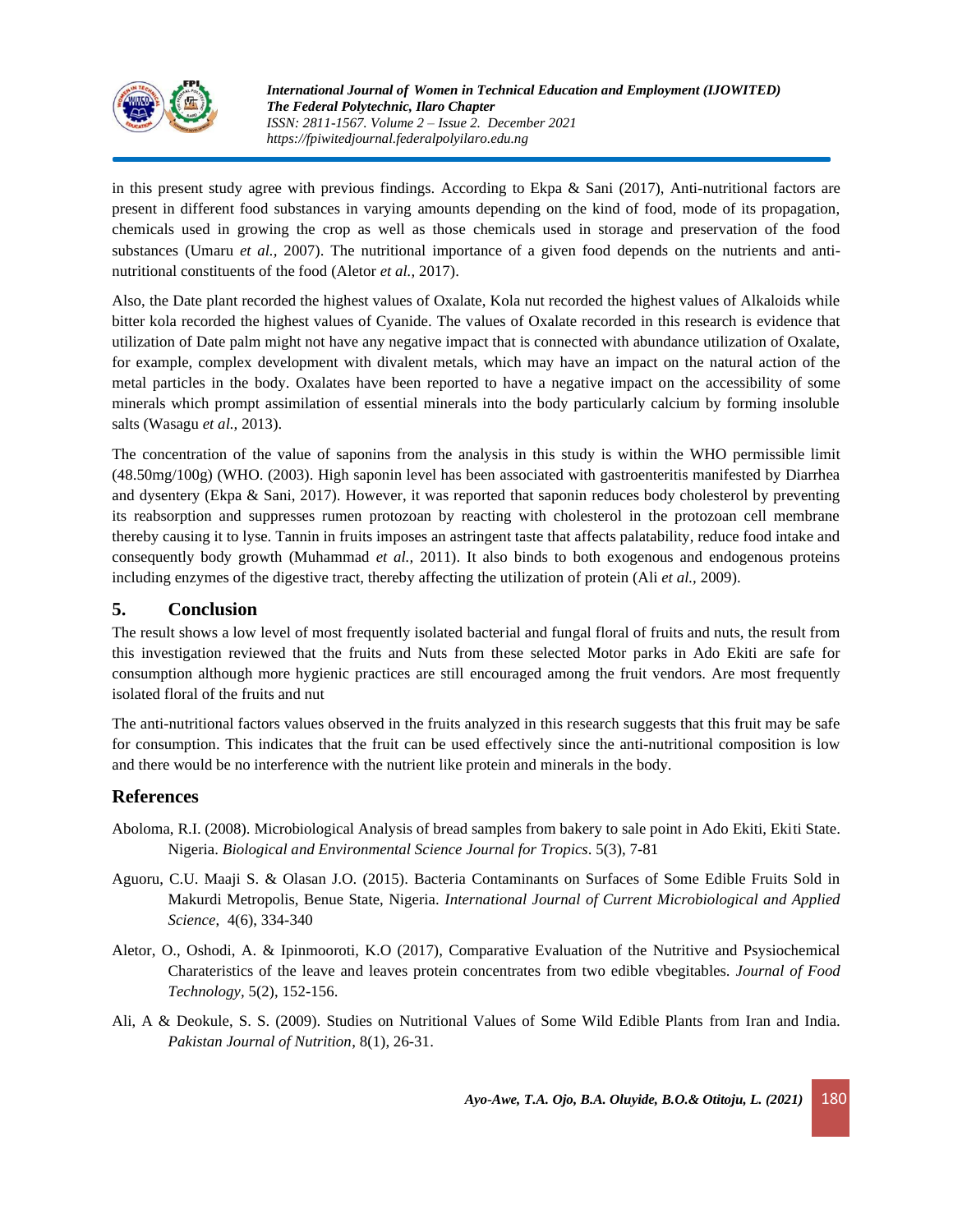

Aneta, P. & Dasha M, (2019). Antinutrients in Plant-based Foods: A Review. *The Open Biotechnology Journal*. 13.

- Annan-Prah, A., Amewowor, D. H. A. K., Osei-Kofi, J., Amoono, S. E., Akorli, S.Y., Saka, E., & Ndadi,H.A. (2011). Street foods: Handling, hygiene and client expectations in a World Heritage Site Town, Cape Coast, Ghana. *African Journal of Microbiology Research*, 5, 1629–1634.
- Beuchant, C.R. (1995). Pathogenic microorganism associated with fresh produce. *Journal of food protection*. 59(2), 204-216.
- Douye V. Z., Elijah I. O. & Sridhar, K. C. M. (2013). Enteric Bacteria from ready to eat food vended in Amassoma community in Niger Delta and its health implication. *IOSR Journal of Environmental Science, Toxicology and Food Technology (IOSR-JESTFT),* 6(4), 62-65
- Ekpa Emmanuel & Sani Deborah (2017). Phytochemical and anti-nutritional studies on some commonly consumed fruits in lokoja, kogi state of Nigeria. Available at https://www. oatext. com/ phytochemical-and -antinutritional-studies- on- some- commonly -consumed- fruits-in- lokoja- kogi-stat e-of-nigeria.php #Article,
- Eni, A.O, Ibukunoluwa, A.O & Oranusi U.S. (2010). Microbial quality of fruits and vegetables sold in Sango Ota, Nigeria. *African Journal of Food Science,* 4(5)
- Fadahunsi, I. F., & Makinde, D. (2018). Occurrence, antibiotic susceptibility pattern and physiological studies of pseudomonas species isolated from ready to eat foods in Ibadan, Oyo state. *Journal of Applied Life Sciences International*, 18(1), 1–9.
- Gayler, G.E., Maccready, R.A., Reardon, J.P. & Mckiernan, B.F. (1995). An outbreak of Salmonellosis trace to watermelon. *Public Health Report*, 70, 311-313
- Gdoura-Ben Amor, M., Siala, M., Zayani, M., Grosset, N., Smaoui, S., Messadi-Akrout, F., & Gdoura, R. (2018). Isolation, identification, prevalence, and genetic diversity of Bacillus cereus group bacteria from different foodstuffs in Tunisia. *Frontiers in Microbiology*, 9, 447.
- Health & Consumer Protection Directorate-General (HCPDG) (2002). Risk Profile on the Microbiological Contamination of Fruits and Vegetables Eaten Raw. Available at <http://europa.eu.int/> comm/food/fs/sc/scf/index\_en.html
- Hunter, P.R. (1993). The Microbiology of Bottled Natural Water. *J. Applied Bacteriol*, 74:345-352.
- Iyoha, O. & Agoreyo, F. (2015). Bacterial Contamination of Ready to Eat Fruits Sold in and Around Ugbowo Campus of University of Benin (Uniben), Edo State, Nigeria. *British Journal of Medicine & Medical Research* 7(2),155-160
- Madueke, S. N., Awe, S., & Jonah, A. I. (2014). Microbiological analysis of street foods along Lokoja-Abuja Express Way, Lokoja. *American Journal of Research Communication*, 2(1), 196–211.
- Makinde O.M., Ayeni, K.I., Sulyok, M., Krska, R., Adeleke, R.A., & Ezekiel, C.N. (2018). Microbiological safety of ready-to-eat foods in lowand middle-income countries: A comprehensive 10- year (2009 to 2018) review. *Compr Rev Food Sci Food Saf*, 19, 703–732.
- Muhammad, S., Hassan, L.G., Dangoggo, S.M., Hassan, S.W., Umar, K.J., & Aliyu, R.U. (2011). Nutritional and Antinutritional Composition of Slerocarya birrea Seed kernel. *Studia Universities Vasile Goldis Seria Stiintele Vietii*, 21(4), 693 – 699